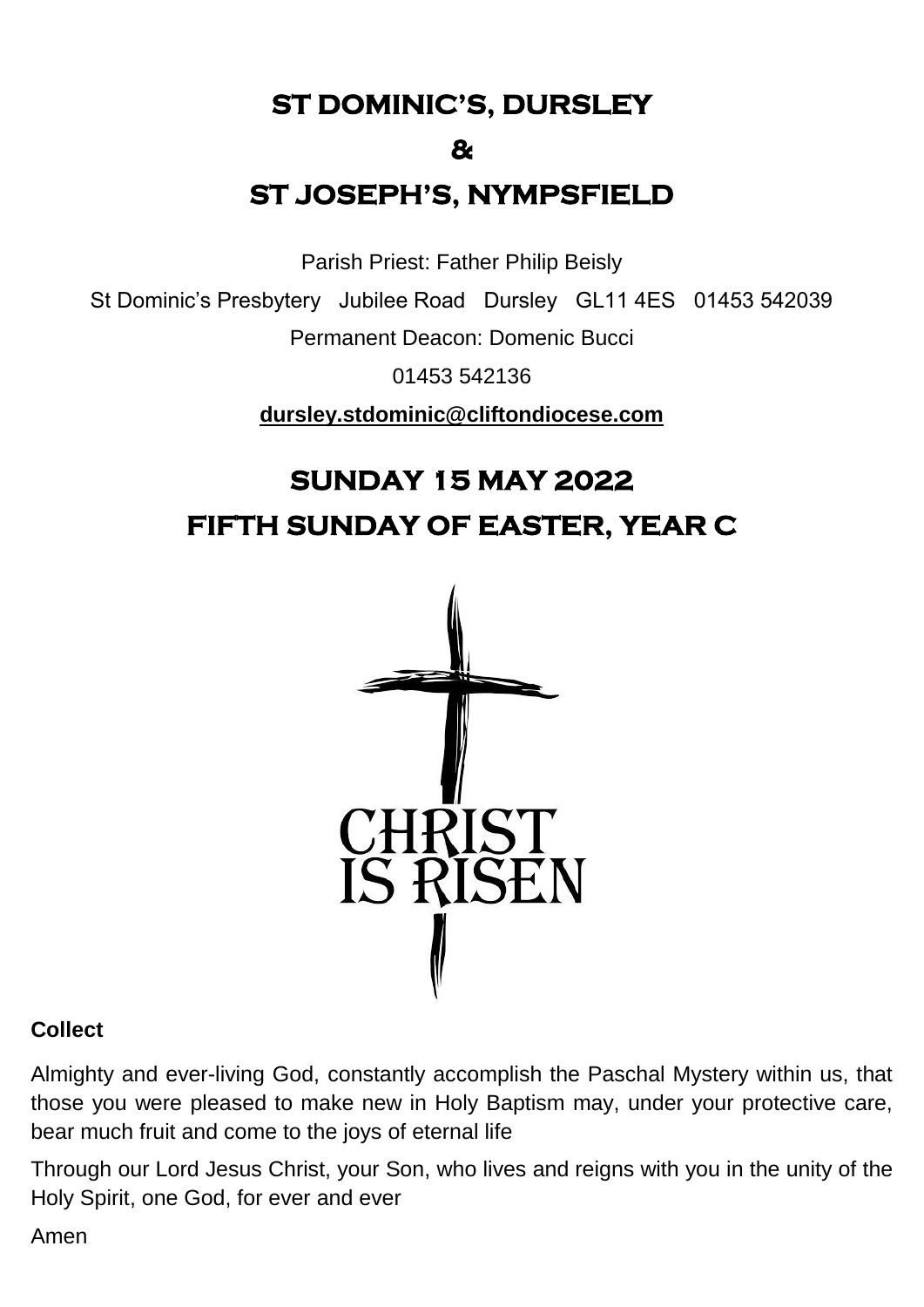## **Gospel** (John 13: 31 – 35)

When Judas had gone Jesus said:

'Now has the Son of Man been glorified, and in him God has been glorified. If God has been glorified in him, God will in turn glorify him in himself, and will glorify him very soon.

'My little children, I shall not be with you much longer. I give you a new commandment: love one another; just as I have loved you, you also must love one another. By this love you have for one another, everyone will know that you are my disciples.'

## **Reflection**

John's Gospel does not present a sentimental view of love. This is a type of love that is shown in service and sacrifice. It is difficult to choose to love when faced with hatred and anger. Jesus tells the disciples that all will know that they are his disciples because of the love they show for one another.

This description of the early Christian community will be repeated in the Acts of the Apostles: "See how they love one another." Christian love is the hallmark of Christianity. We see it lived in the witness of the martyrs. We see it in the example of the lives of the saints. We see it in the holy women and men who live and love daily, making small and large sacrifices for others.

### **Guidance for Worship**

You are strongly recommended to continue to wear a mask and to behave in a way that is respectful of the needs of others. It is still good practice to sanitise hands on entry and exit.

If you display any positive symptoms of Covid-19 you should stay at home and not participate in acts of worship at church

Communion will continue to be received in one kind only

## **Glastonbury Pilgrimage**

A date for your diary: this year's pilgrimage will be on Sunday 10 July. We are hoping to make transport available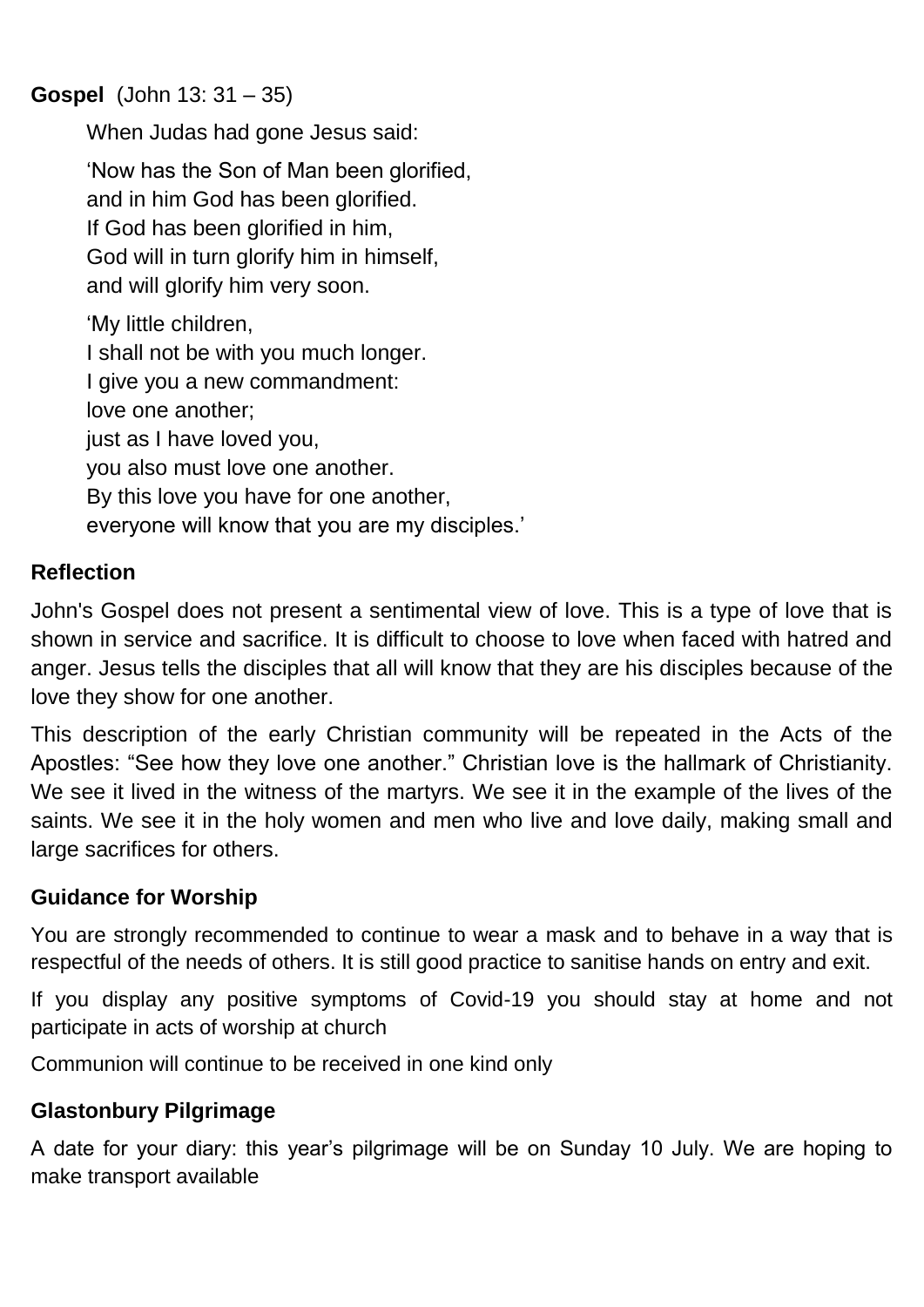| <b>Celebration of Mass</b> |         |             |                   |
|----------------------------|---------|-------------|-------------------|
| Friday 13 May              | 7.00pm  | <b>Mass</b> | <b>Dursley</b>    |
| Saturday 14 May            | 5.30pm  | <b>Mass</b> | <b>Nympsfield</b> |
| Sunday 15 May              | 10.30am | <b>Mass</b> | <b>Dursley</b>    |
| Wednesday 18 May           | 9.00am  | <b>Mass</b> | <b>Dursley</b>    |
| Thursday 19 May            | 10.00am | <b>Mass</b> | Nympsfield        |
| Friday 20 May              | 7.00pm  | <b>Mass</b> | <b>Dursley</b>    |

## **Synod update**

Thank you to all of you who completed the Synod questionnaire at the beginning of the year. Your comments and observations were put together and sent to the Diocese by the end of February as required. They have now completed their report putting together the comments from the whole diocese and sent it to the Bishop's Conference. The report will be presented to each parish in the diocese at an event in Clifton Cathedral at 7pm on 22<sup>nd</sup> June to which everyone is invited. In the meantime, your comments are being considered by our Parish Council to see if there is anything we should be doing locally to respond to the desires raised. In fact, parishioners' comments are welcome at any time as far as the PPC is concerned.

If you would like to attend the presentation, please book via the following link.

[https://www.eventbrite.co.uk/e/evening-liturgy-synod-tickets-327123734897](https://eur02.safelinks.protection.outlook.com/?url=https%3A%2F%2Fwww.eventbrite.co.uk%2Fe%2Fevening-liturgy-synod-tickets-327123734897&data=05%7C01%7Cdursley.stdominic%40cliftondiocese.com%7C0544ae0349ef40b424ac08da275a5770%7Cf10b8f13604e4fa29e1204a7fad22e94%7C0%7C0%7C637865566215219738%7CUnknown%7CTWFpbGZsb3d8eyJWIjoiMC4wLjAwMDAiLCJQIjoiV2luMzIiLCJBTiI6Ik1haWwiLCJXVCI6Mn0%3D%7C3000%7C%7C%7C&sdata=bZoxJe9WmmeQPkY4HfkNq6kZ8LTi9wiXDItL0LWmq6I%3D&reserved=0)

*Sue Whitney*

## **Marriage Mass: Saturday 2 July**

Bishop Declan is celebrating Mass in the Cathedral on Saturday 2 July (12 noon) and is inviting all married couples to join him. He will send a personal invitation to those couples who are celebrating significant anniversaries during 2022 or those who will marry during this year. If you are celebrating a 25th, 40th, 50th, 60th, 65th, or 70th anniversary during 2022 or getting married this year please email

### [adult.education@cliftondiocese.com](mailto:adult.education@cliftondiocese.com)

so that a personal invitation can be sent out, leaving details of your names, address, and the number of years you are both celebrating.